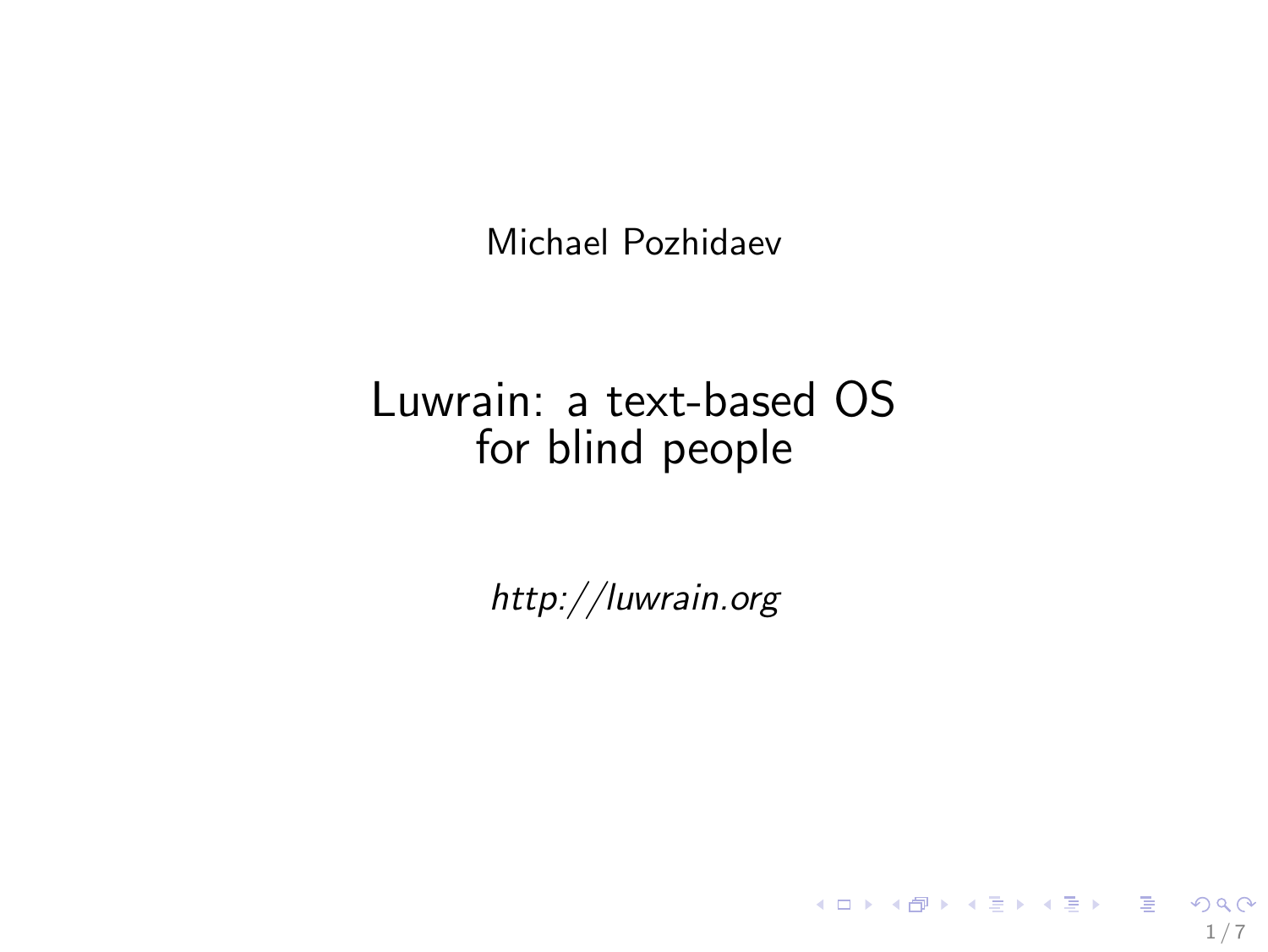Luwrain developing process implies three types of work:

- 1. Research of new text-based approach to interaction with PC's for blind people instead of accessible GUI
- 2. Preparing the Java-based implementation of the conclusions made during the research phase

2 / 7

**K ロ ▶ K 御 ▶ K 澄 ▶ K 澄 ▶ │ 碧** 

3. Wrapping the prepared environment as a bootable and installable ISO-image based on the Linux kernel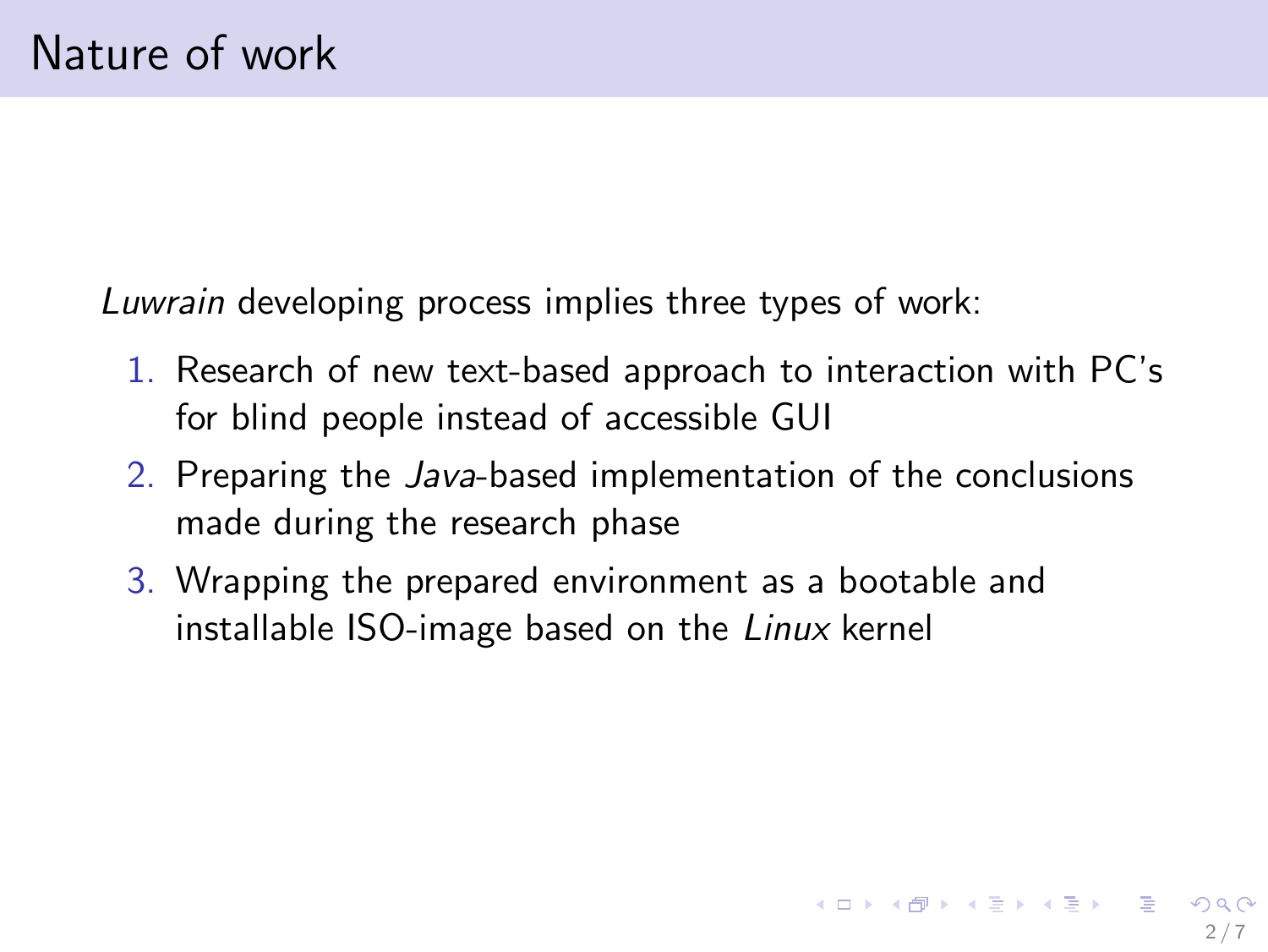You may think of Luwrain in three different ways:

- ▶ Operating system: a stand-alone OS for desktops and laptops with additional browser (likely Chromium with ChromeVox)
- $\triangleright$  Desktop: an accessible environment and standard applications for launch on OS already installed on the machine (Microsoft Windows or anything else what supports Java)
- $\triangleright$  Toolkit: a toolkit on Java suitable for any vendor who may want to provide easily accessible and understandable application for blind people. Creating will not take a lot of resources and the result will be available on any platform with Java as well as on *Luwrain* stand-alone OS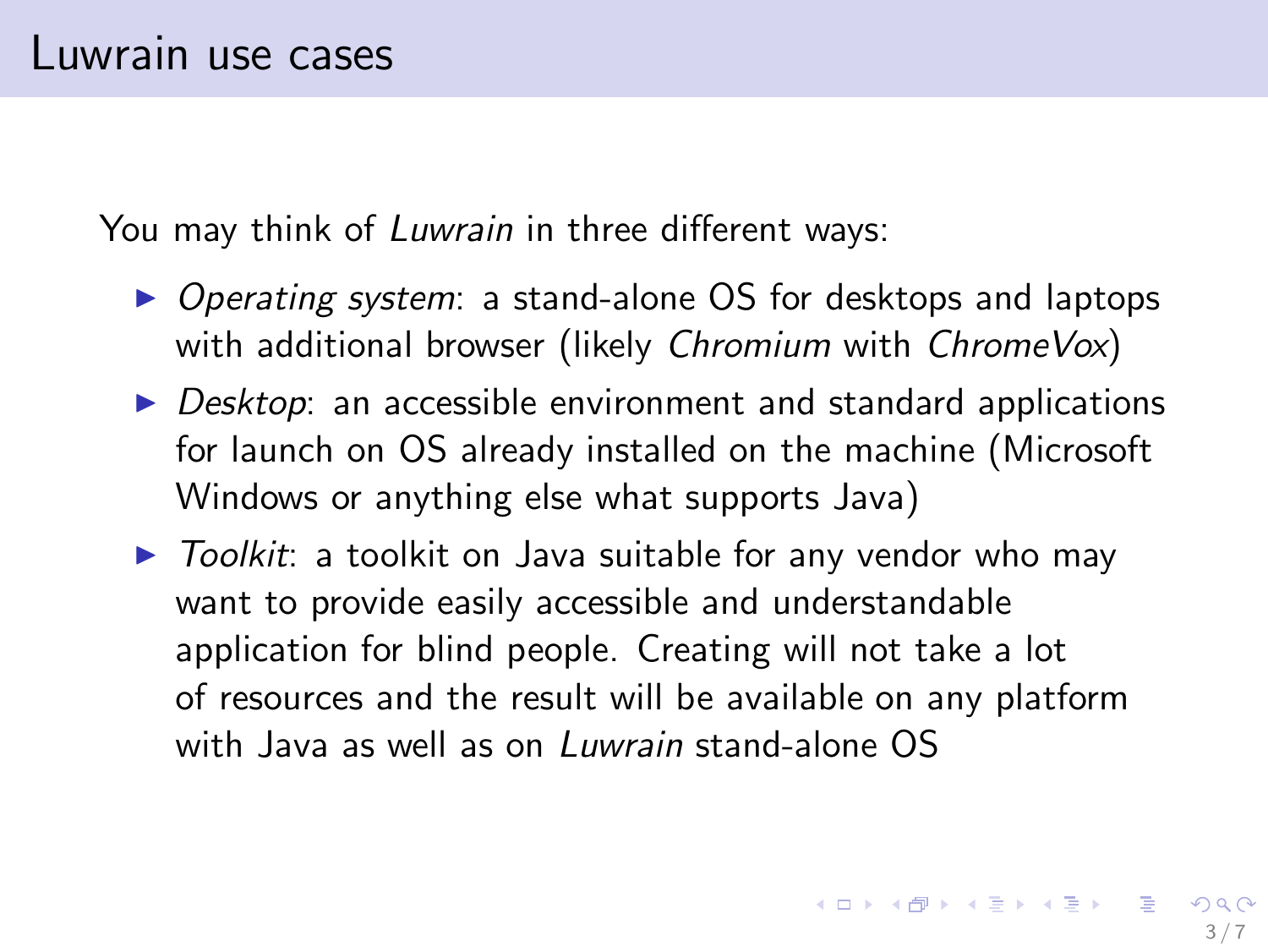## Text-based environment fundamentals

- $\blacktriangleright$  The rule number one is a *simplicity*. The interface must be evident and comfortable for any category of users including seniors
- $\blacktriangleright$  Inspired by *Emacspeak*
- $\triangleright$  Entire screen is divided onto the rectangular tiles filled only with text data drawn using a monospased font
- ► Text font and color can be easily adjusted in system-wide manner to suit particular user needs
- $\blacktriangleright$  The standard controls are prepared: lists, edits, menus, forms, trees etc
- $\triangleright$  None of the controls imply any essential visual data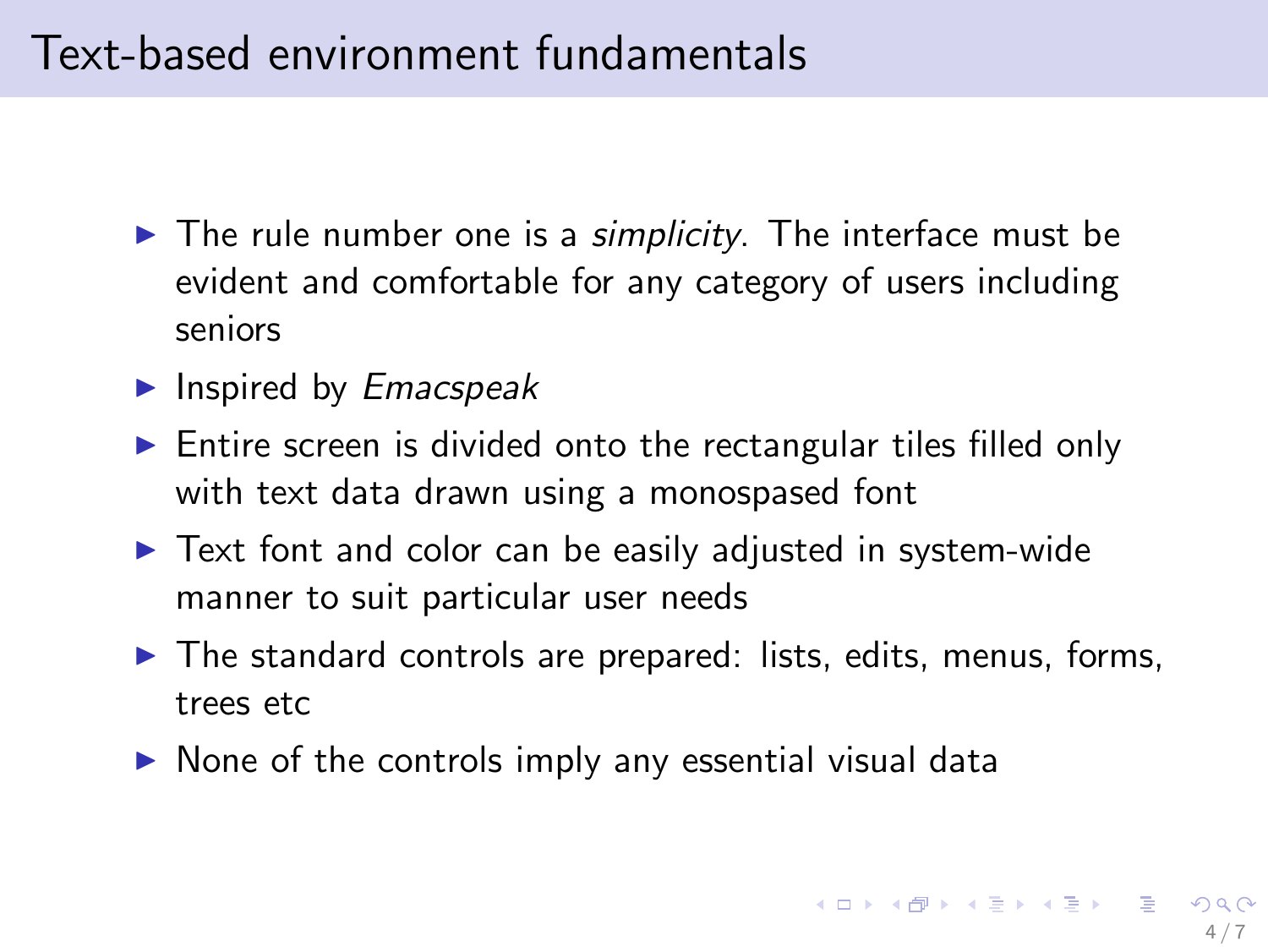- 1. Applications (add-on's) support: user can install new applications and launch any number of them with easy way to switch between each other
- 2. The design based on events processing: it is easy to create custom handlers and new custom controls
- 3. Popup windows support: the application can show dialog window as a single method call
- 4. Multithreading support: the application can safely initiate required number of execution threads with real-time reflecting their progress on screen and through speech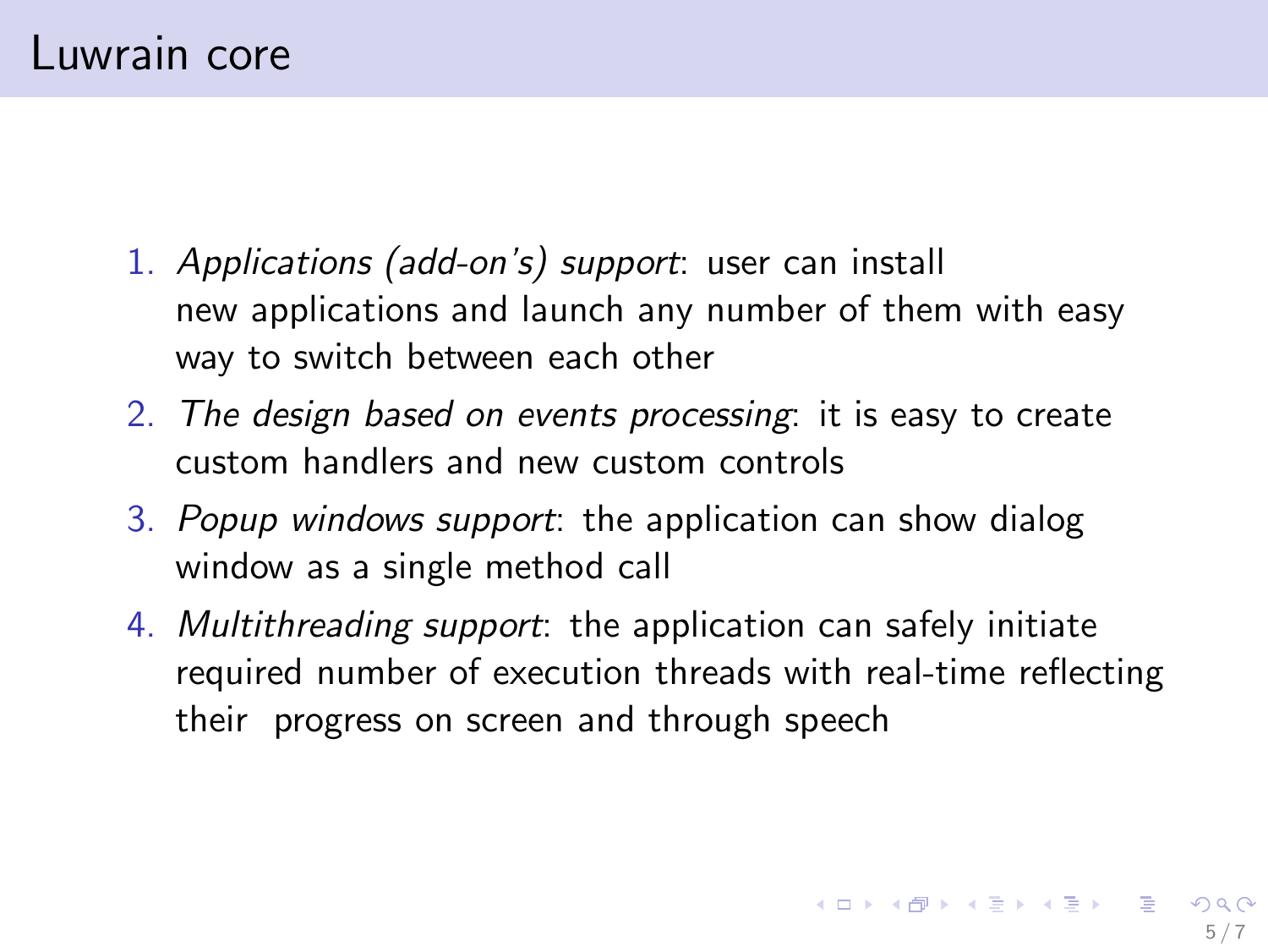- ► Luwrain is passing through the phase of project infrastructure setup
- ▶ Very preliminary prototypes were published on March 1st
- ▶ Main development efforts are applied to the environment core
- $\triangleright$  Luwrain very needs support of the organizations of any kind